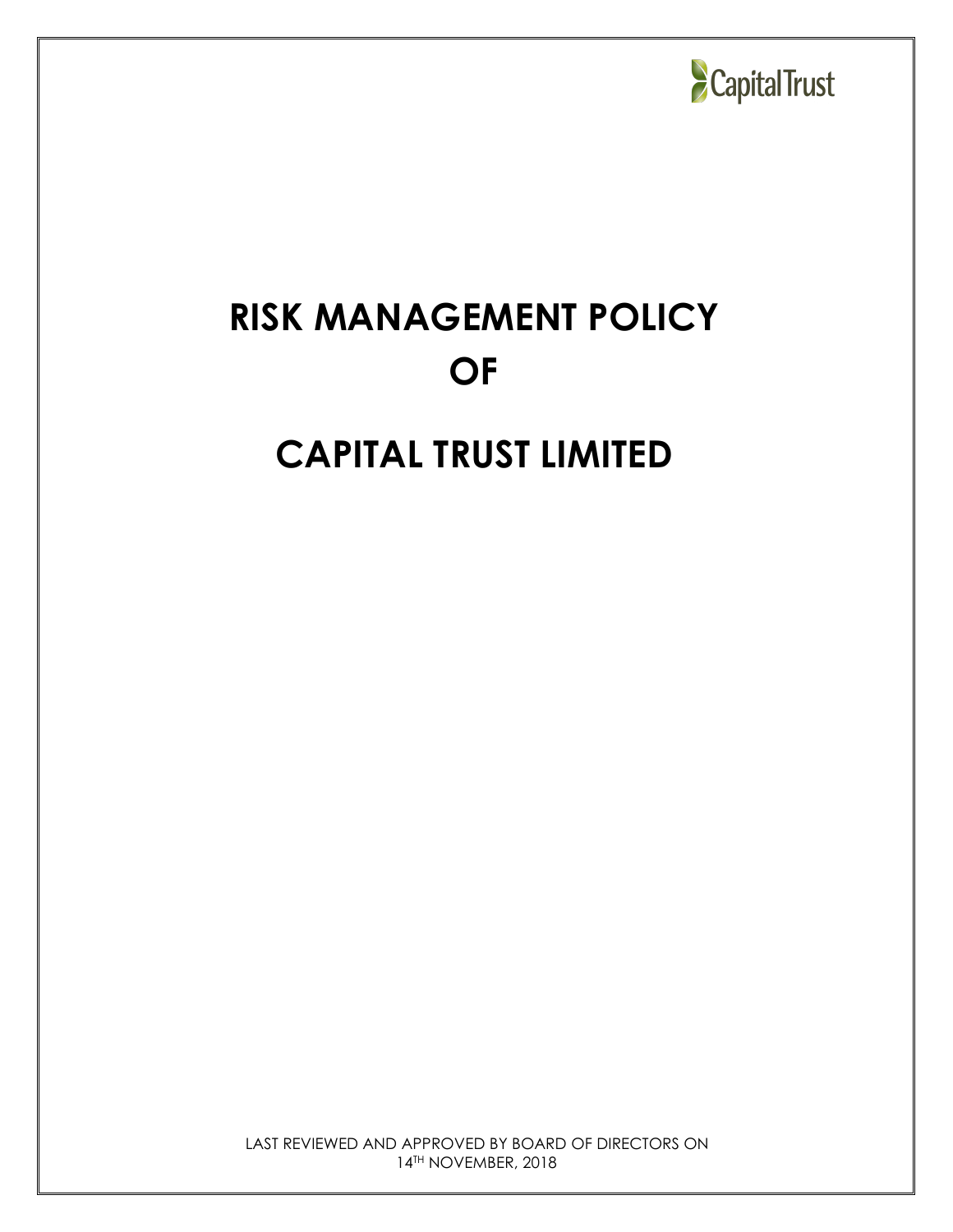## **Table of Contents**

| 1. | <b>CREDIT RISK</b>           |  |  |
|----|------------------------------|--|--|
| 2. | <b>OPERATIONAL RISK</b>      |  |  |
| 3. | <b>LIQUIDITY RISK</b>        |  |  |
| 4. | PORTFOLIO CONCENTRATION RISK |  |  |
| 5. | <b>COMPLIANCE RISK</b>       |  |  |
| 6. | <b>REPUTATION RISK</b>       |  |  |
| 7. | <b>STRATEGIC RISK</b>        |  |  |
| 8. | <b>CONTAGION RISK</b>        |  |  |
|    |                              |  |  |
|    |                              |  |  |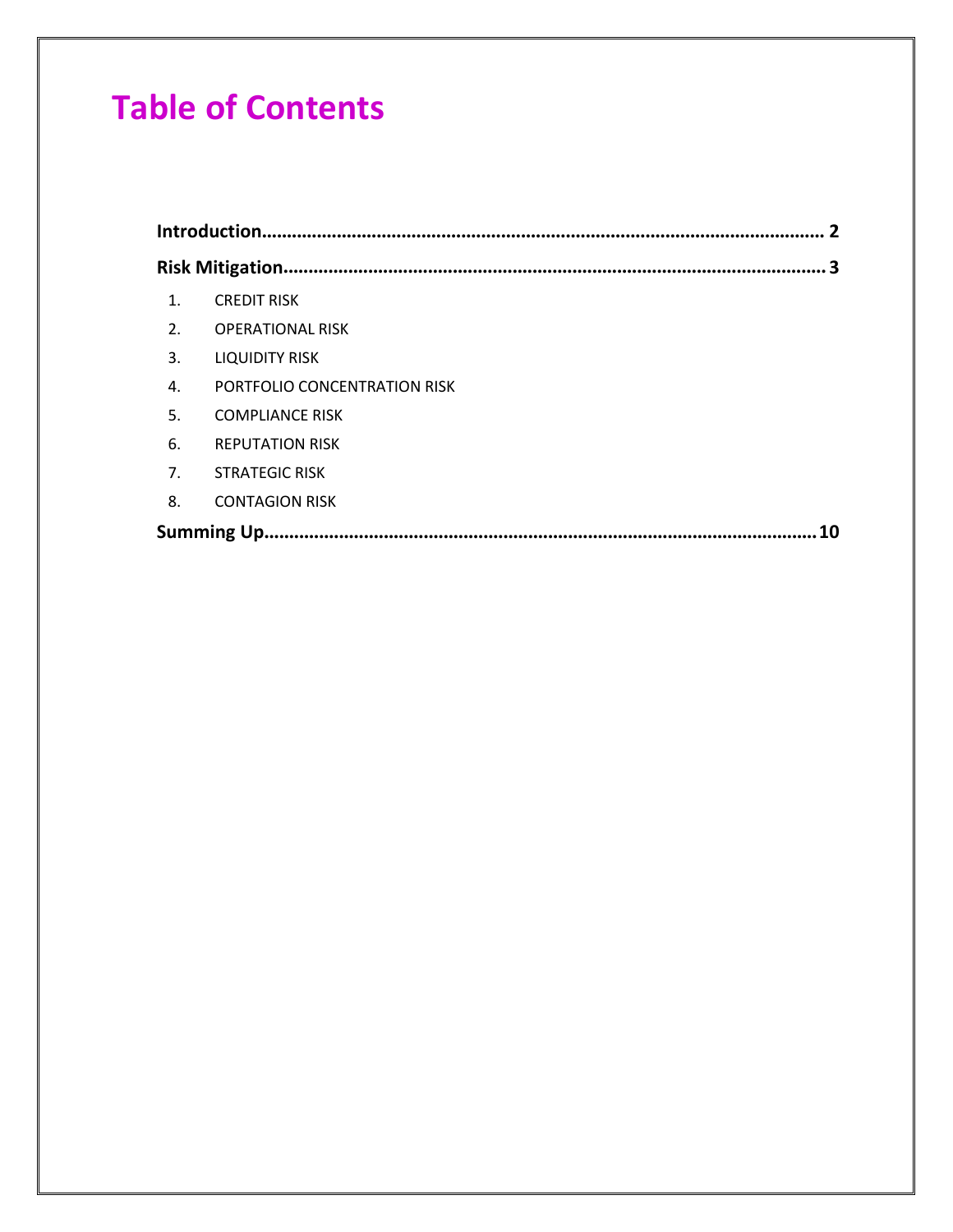## <span id="page-2-0"></span>**Introduction**

Risk in the context of business is defined as [probability](http://www.businessdictionary.com/definition/probability.html) of [liability,](http://www.businessdictionary.com/definition/liability.html) [loss](http://www.businessdictionary.com/definition/capital-gain-loss-holding-period.html) or any other negative occurrence that is caused by external or internal [vulnerabilities.](http://www.businessdictionary.com/definition/vulnerability.html)

While risk is inherent to every institution, it assumes greater significance in the context of microfinance due to the very nature of the business with its absence of collaterals quality and the vulnerable, financially excluded customer segment it serves.

Risks may be avoided through preemptive [action](http://www.businessdictionary.com/definition/action.html) and hence the need to identify the risks and put in place various mitigation mechanisms.

Capital Trust has identified the following potential risks that could have an adverse impact on the company:

- 1. Credit Risk
- 2. Operational Risk
- 3. Liquidity Risk
- 4. Portfolio Concentration Risk
- 5. Compliance Risk
- 6. Reputation Risk
- 7. Strategic Risk
- 8. Contagion Risk

This document lists the nature of risks and the various mitigation strategies of the company.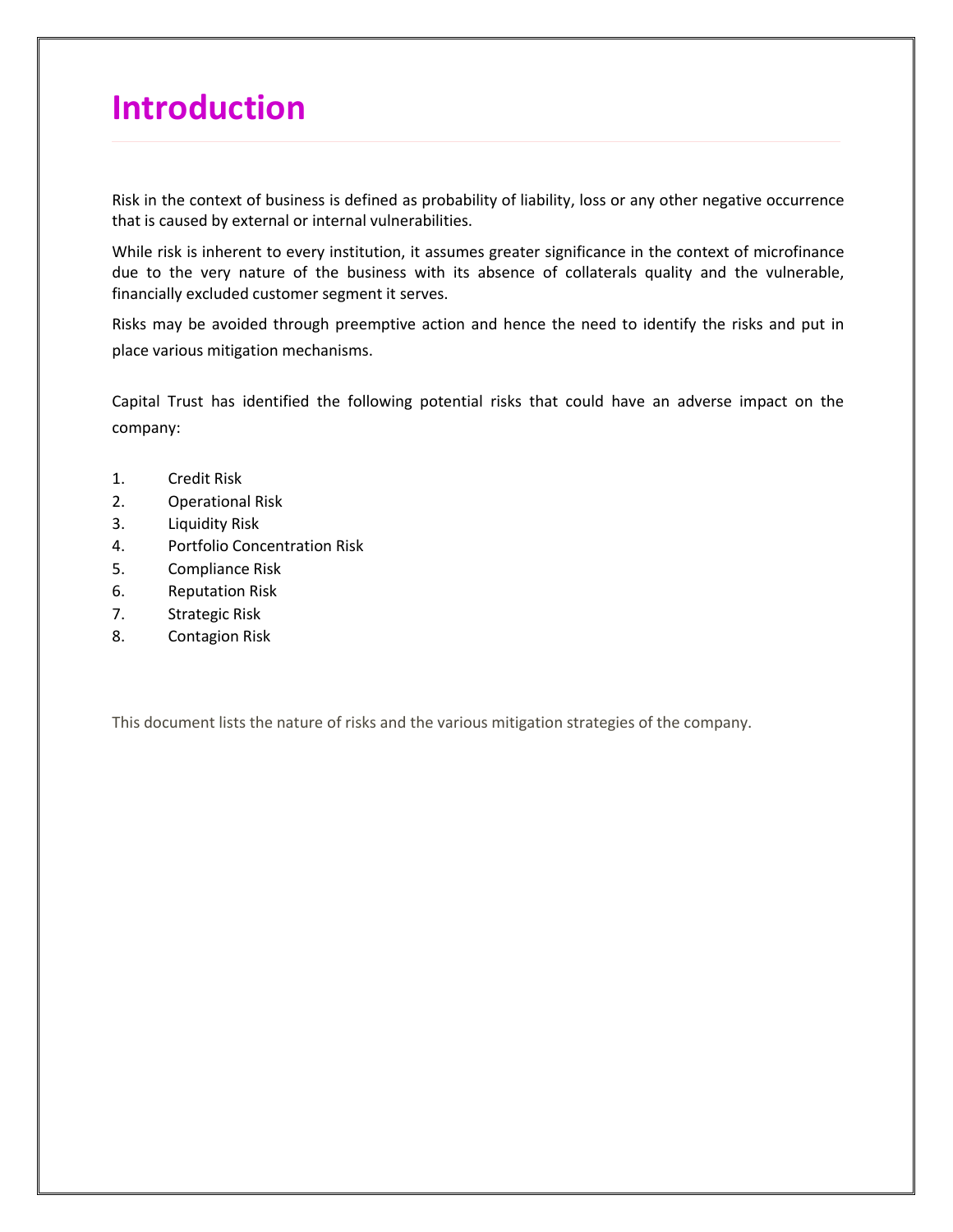## <span id="page-3-0"></span>**Risk Mitigation**

## <span id="page-3-1"></span>**CREDIT RISK**

Credit Risk for Capital Trust is the risk of loss of interest income and the Company's inability to recover of the principal amount of the loan disbursed to its customers.

This risk can result from:

- Information asymmetry and excessive reliance on Credit Bureau check, not backed by soft information or market intelligence on a territory or group of borrowers, leading to adverse selection of borrowers.
- A volatile political presence in a region of exposure
- Exposure to activities with a high probability of variation in earnings
- Default due to over-indebtedness or business failure

Credit Risk also includes Credit Concentration Risk, arising out of concentrated exposure to a particular geographical location/territory or to an activity in which alarge group of borrowers are engaged in, vulnerable to external events.

#### **MITIGATION**

#### **1.1. Location Selection**

Before establishing any branch, a detailed survey is conducted which takes into account the following factors. A detailed branch approval note is prepared and signed off by the senior management.

- **Credit Culture**: To see if there is a history of a good credit culture and some level of financial literacy.
- **Economic Activity**: To see if it is in an economically active area not overly dependent on seasonal demands or on monsoons, etc.
- **Political Stability:** To see if there is any history of local political influence on micro finance activities.

This mitigates the risk of operating in negative areas.

#### **1.2. Credit Bureau Check**

A credit check is done for every customer through an automated system-to-system integration with the Credit Bureau. As part of this check, the following parameters are looked at to verify a customer's credit-worthiness and also ensure that they are not overburdened.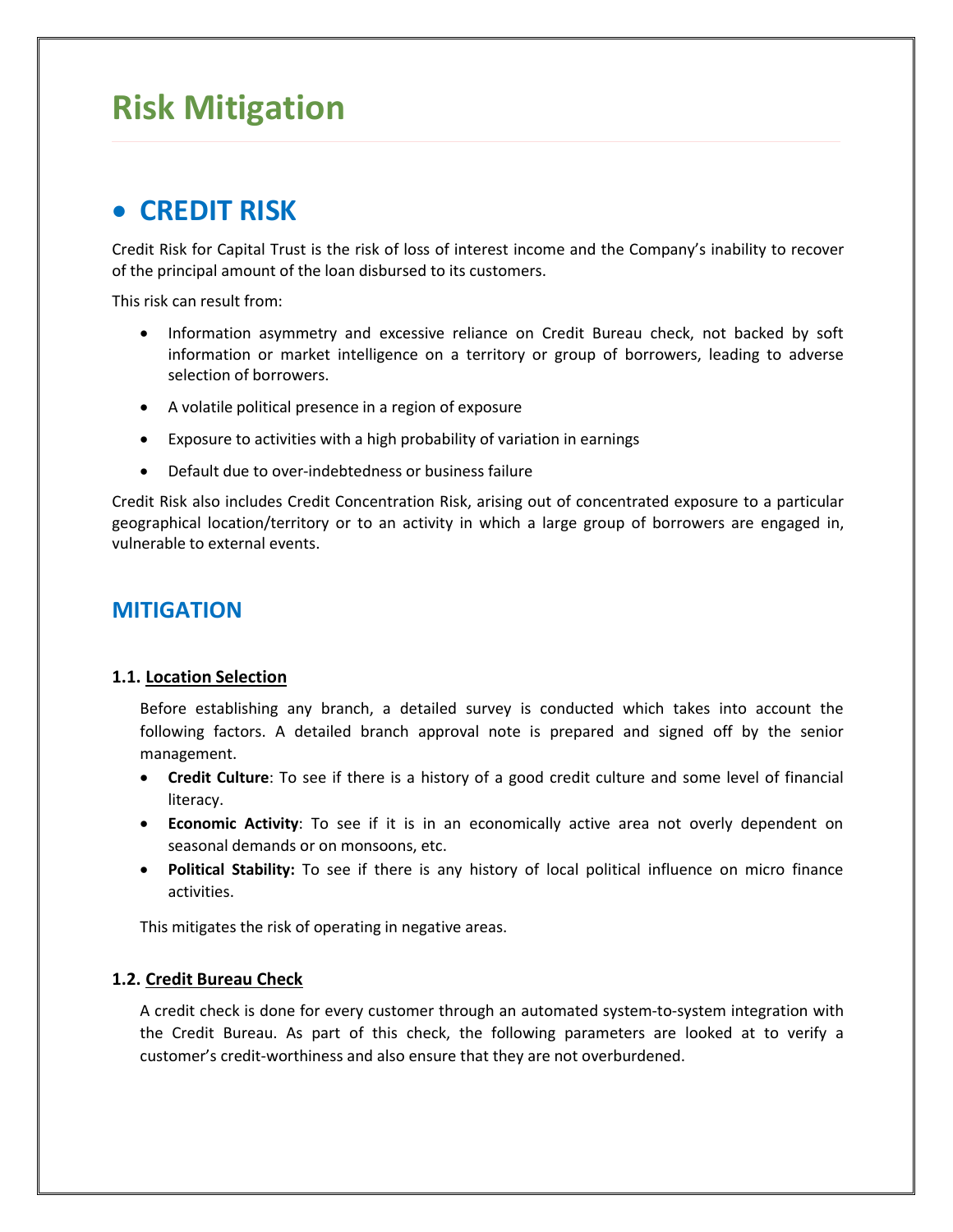- **Default History**: Only those customers who have no default or write-off at that time are approved.we must also rule out the possibility of customer having dual credit history by checking multiple KYC .
- **Multiple Borrowings**: Only those customers who do not have more than one existing MFI loan are approved.
- **Indebtedness:** Only those customers whose total loan outstanding under JLG/SEL including our proposed loan amount will be lesser than Rsxxx (as decided bythe management under RBI guidelines) are approved.

These will be dynamic and reviewed periodically based on RBI Regulations and our Internal Norms

 **Income check**: We must also ensure that customer has a regular source of income but not the seasonal incomes .too much overdependence in a specific sector must be avoided.

This mitigates the risk of customer defaults.

A periodic review must be held between Risk, Business & Credit to check if above mentioned things are being followed up or not to make required changes .

#### **1.3. Multi-Step Customer Verification**

Capital Trust has established separate customer relationship (acquisition and maintenance) and customer evaluation (credit) personnel in order to ensure the quality of customers acquired as well as eliminate coerced borrowing practices which may lead to genuine customers becoming delinquent.

A Relationship Offer (CM/FO) is responsible for customer acquisition and maintenance while anCredit Officer (CO) is responsible for customer house verification and KYC validation. We have a dedicated CO in every branch, who carries out 100% pre-disbursement check in addition to that done by the CM/FO, which helps in establishing the customer's identity and address as provided in the Know Your Customer (KYC) documentation.

The loan application is processed only after the CVO approves the customer upon physically verifying the customer's address and documents provided. The CVO's are not outsourced personnel but full-time permanent employees on our payroll and they have a separate reporting hierarchy independent of the CM/FO and Branch Manager with a view to eliminate any conflict of interest in credit decisions.

Every Customer is met by three different personnel before their loan is approved

- **Customer Point Verification 1 (CM-CPV)**: This is a First Level CPV done by the CM/FO the frontline field employee who is responsible for customer acquisition and maintenance. In this step, the CM/FO visits the customer's residence to confirm their place of stay, permanent structure as residence, nature of business and KYC copies verified with originals.
- **Customer Point Verification 2 (CVO-CPV)**: This is a Second Level CPV done for 100% of all cases by an independent CVO, who also visit's the customer's residence to verify what has been confirmed in CM/FO-CPV and also confirm the proposed Loan Utilization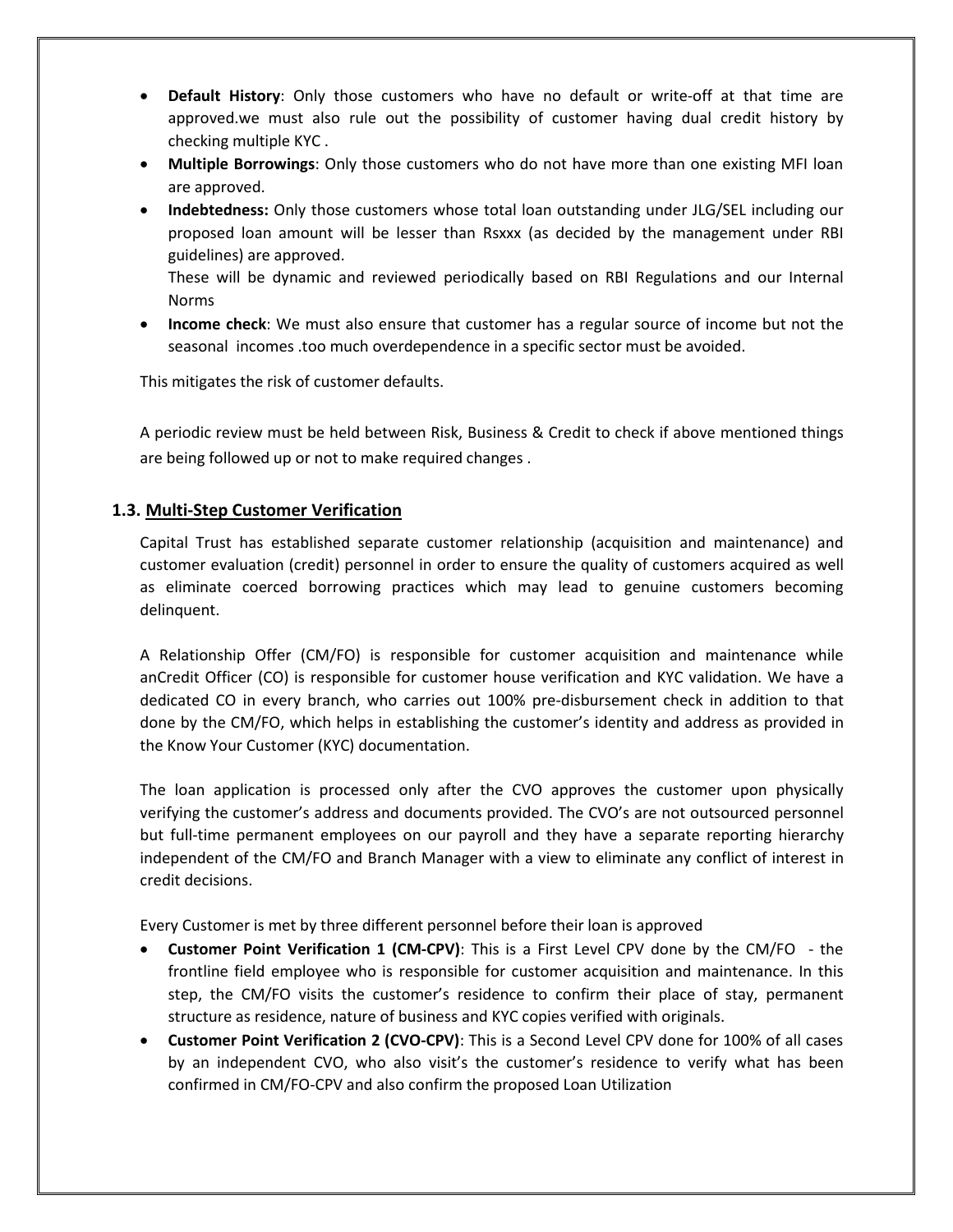- **Compulsory Group Training (CGT):** This is done by the CM/FOto all customers in the group to ensure they have full understanding of the joint liability, loan product, interest rate, repayment schedule, terms and conditions. This also helps establish that only genuine borrowers have applied for the loan
- **Group Recognition Test (GRT):** The GRT is done by the Branch Manager during which he revalidates the customer's credentials and loan purpose.

This mitigates the risk of ghost borrowing and ring leader issues. Risk along with internal audit will be monitoring that customer verification process is followed properly else action to be recommended which should be accepted by business .

### <span id="page-5-0"></span>**OPERATIONAL RISK**

Operational Risk is the risk of possible losses, resulting from inadequate or failed internal processes, people and systems or from external events, which includes legal risks but excludes strategic and reputation risk. The risk can emanate from:

- Procedural lapses arising due to higher volumes of small-ticket transactions.
- Lapses in compliance with established norms; regulatory as well as internal guidelines
- Misplaced/lost documents, collusion and fraud
- Breakdown or non-availability of core business applications.

Internal Audit team checks the various aspects of operational risk by auditing the various SOPs/Processes.

Skill gap and sudden attrition of key personnel in the organisation, is also an operational risk, which needs to be countered and addressed by the application of appropriate HR strategies.

#### **MITIGATION**

#### **2.1. Process Compliance**

Capital Trust has an independent Internal Audit department which carries out surprise checks on field branches and rates them on pre-defined compliance parameters, identifies gaps in process compliance and rolls out initiatives to correct loopholes. This is done primarily to

- Ensure that the designed processes are being followed on the field including interaction with the customers during various stages of the relationship lifecycle.
- Ensure all branch activities are carried out as per norms/procedures as mentioned in the operational manual.
- Identify any process lapses/deviations and provide guidance to branches/employees to ensure compliance.

The branches are rated on various pre-defined criteria for its adherence to the processes. Based on the score obtained by the branch, the next visit date shall be determined in the following manner: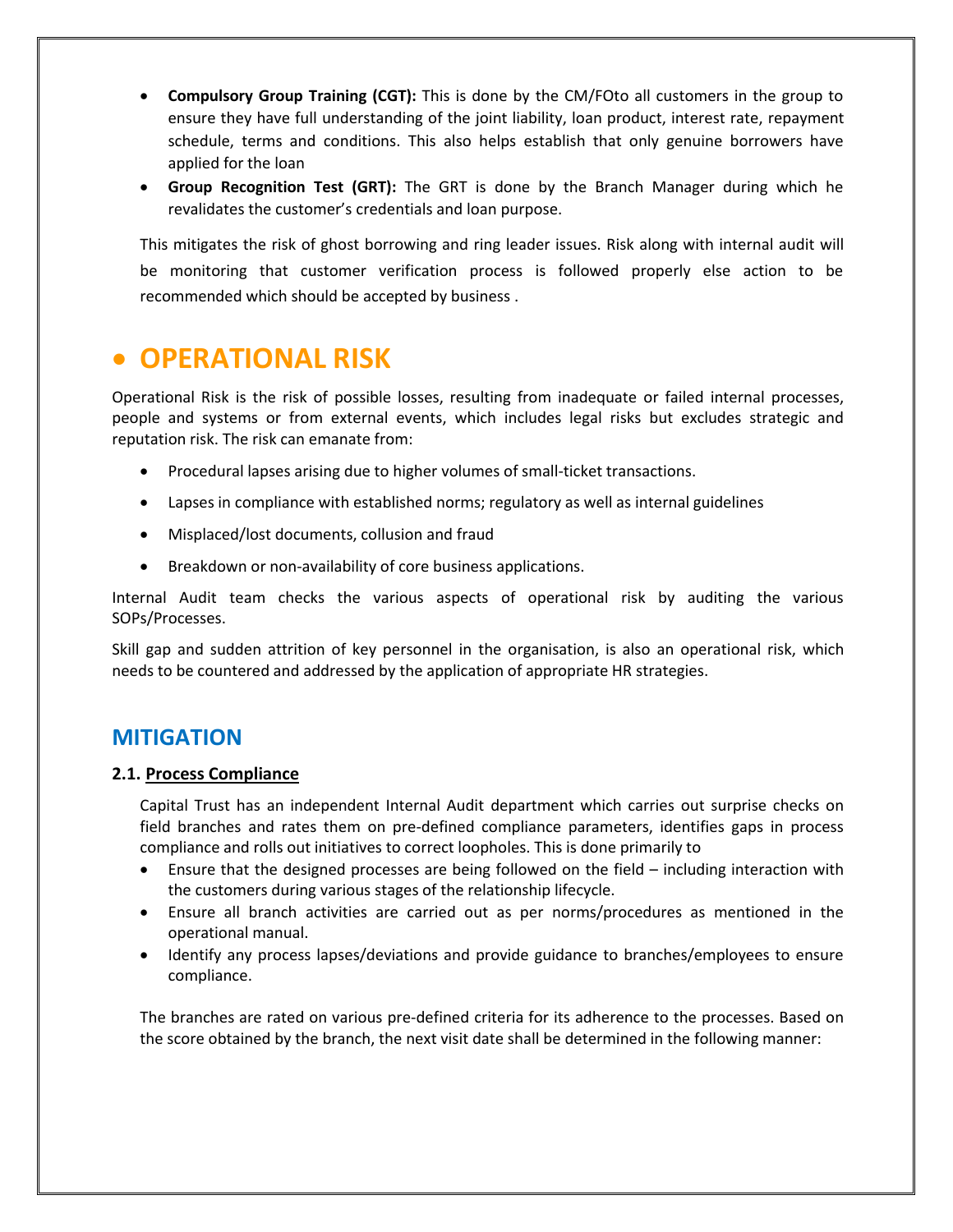| <b>Score</b> | Grading        | <b>Color Code</b> | <b>Next Visit</b> |
|--------------|----------------|-------------------|-------------------|
| $90+$        | Excellent      | Blue              | Within 90 Days    |
| 80-89        | Satisfactory   | Green             | Within 60 Days    |
| 70-79        | Adequate       | Yellow            | Within 45 Days    |
| < 70         | Unsatisfactorv | Red               | Within 30 Days    |

However, for branches that are of less than three months vintage, the next visit shall be scheduled within 90 Days even if they get Excellent/Blue Rating.

The Process Compliance Team submits the following reports to the senior management

- Major Findings Every Monday for all branches visited in the previous week.
- Monthly and Quarterly Consolidated Reports

Further, branches not showing any improvement for three continuous audits (i.e. rated either Adequate/Yellow or Unsatisfactory/Red consecutively) shall be flagged separately for appropriate action – which is to be tracked in consultation with Business Head and HR Head.

This ensures that risks arising out of process lapses are mitigated. Risk should ensure that above mentioned guidelines is being followed up .

#### **2.2. Employee Rotation Policy:**

We have a policy to ensure that no field employee is posted in the same location for over two years as an effort to mitigate any chances of collusion or fraud. All field employees are either transferred to another branch or rotated to another role in a programmed manner so as to mitigate the chances of collusion with other employees or customers. The policy ensures that the employees have the predictability of their movements without putting them into undue hardships. The company takes care of any additional expenses incurred on transfer to non-home base locations.

#### **2.3. Document Storage and Retrieval:**

Capital Trust recognizes the need for proper storage of documents as also their retrieval for audit and statutory requirements. We have put in place

- **Physical Storage:** We have entered into an agreement with an established record management company so all the physical loan documents are bar-coded and stored in aspecialized secure facility.
- **Scanned Copies:** We have also started storing scanned copies of the loan documents for easy retrieval especially for audit purposes where physical documents are not required.

#### **2.4. Non-Compliance Reporting Policy:**

Capital Trust encourages all its employees to report any non-compliance of stated company processes or policies without fear as we have a clearly stated "no-retaliation" policy. We have a formal policy that details the manner in which such issues are handled – background investigation, holding a hearing by a committee, and ensuring that action as per the committee's recommendations is carried out.

All issues reported are categorized for nature and severity:

- Financial or Non-Financial
- Major or Minor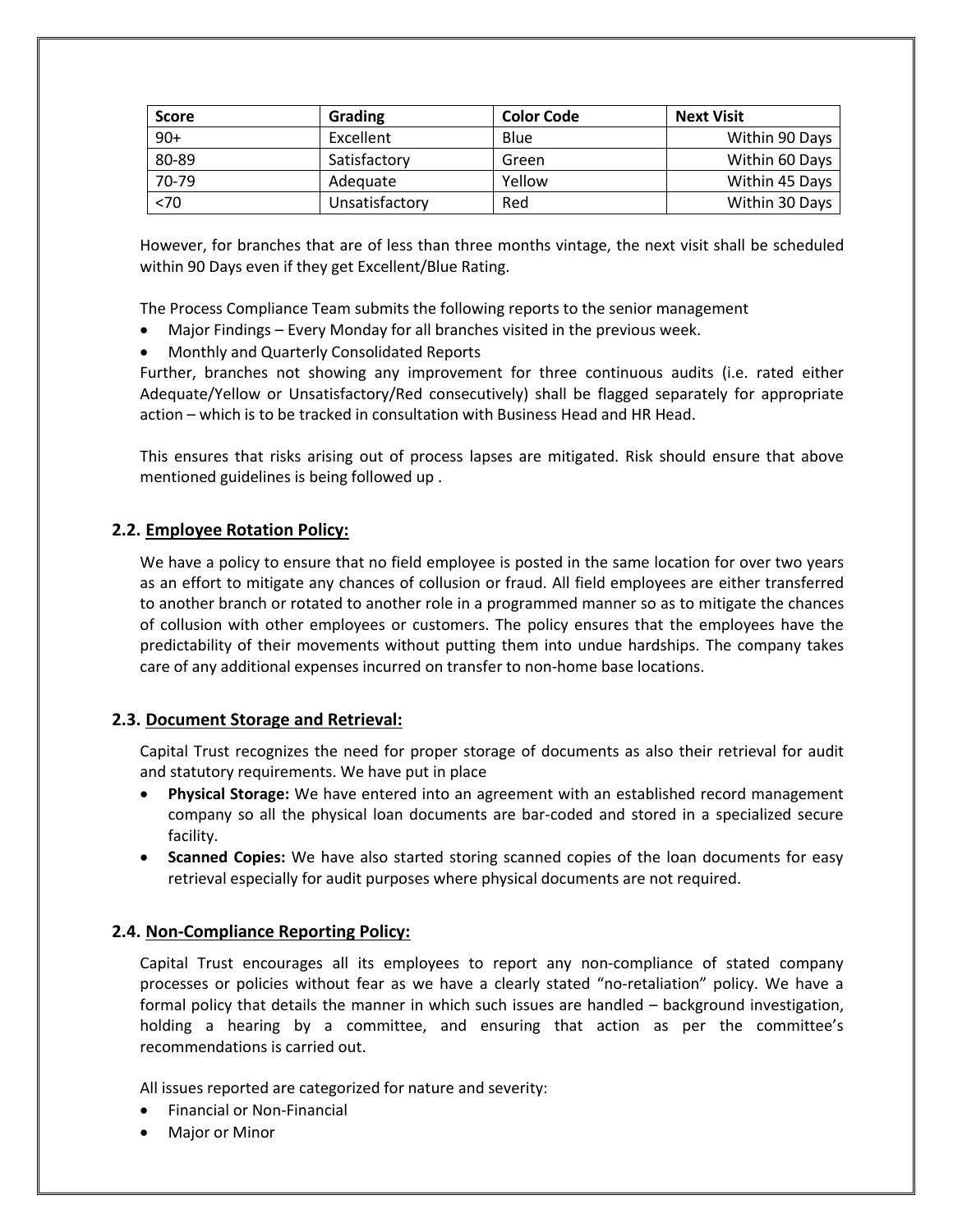- **•** Procedural Lapse or Gross Violation
	- Breach In Process or Disciplinary Issue
	- Monetary Malpractice of Violation of CoC

The Risk Manager maintains a record of all the entire case history which is signed off by senior management on closure.

## <span id="page-7-0"></span>**LIQUIDITY RISK**

Liquidity Risk arises largely due to maturity mismatch associated with assets and liabilities of the company. Liquidity risk stems from the inability of the company to fund increase in assets, manage unplanned changes in funding sources and meet financial commitments when required.

Due to the high reliance on external sources of funds, CT is exposed to various funding and liquidity risks comprising:

- **Funding Concentration Risk**—Concentration of a single source of funds exposes the Company to an inability to raise funds in a planned and timely manner and resort to high cost emergency sources of funds. Further, concentration of funding sources can also result in a skewed maturity profile of liabilities and resultant Asset-Liability mismatch.
- **Asset-Liability Mismatch**—A skewed asset-liability profile can lead to severe liquidity shortfall and result in significantly higher costs of funds; especially so during times of crises.
- **Interest Rate risk**—Interest Rate risk comprises the risk of increase in costof funds due to an overall increase in the interest rates economy as well as sharp movements in interest rates across maturity profiles of the liabilities.
- **Market Perception Risk**—Due to inherent industry characteristics, the Company is exposed to perception risks, which can lead to decline in ability of a lender to increase exposure to the Microfinance sector and result lack of adequate and timely inflow of funds.
- **Leverage Risk—** A highdegree ofleverage can severely impact the liquidity profile of the company and lead to default in meeting its liabilities.

Closely related to the liquidity risk is the **Interest Rate Risk**, which refers to loss in earnings, due to movement in interest rates. Interest rate risk is largely in the form of Re-Pricing Risk, arising from timing differences in the maturity and re-pricing of its assets and liabilities. This is particularly significant for a company, which due to its inherent business metrics, chooses to going for large scale fixed rate funding of its assets, most of which essentially has a shorter duration maturity, prone to re-pricing risk.

**Securitisation Risk**, as an embedded part of credit risk for the originator, refers to the possible risk of foregoing cash collaterals, besides the need to top up or provide credit enhancement, in the event of deterioration in the quality of assets securitized.

## <span id="page-7-1"></span>**PORTFOLIO CONCENTRATION RISK**

Portfolio Concentration Risk is the risk to the company due to a very high credit exposure to a particular business segment, industry, geography, location, etc though in the context of micro finance, it pertains predominantly to geographical concentration.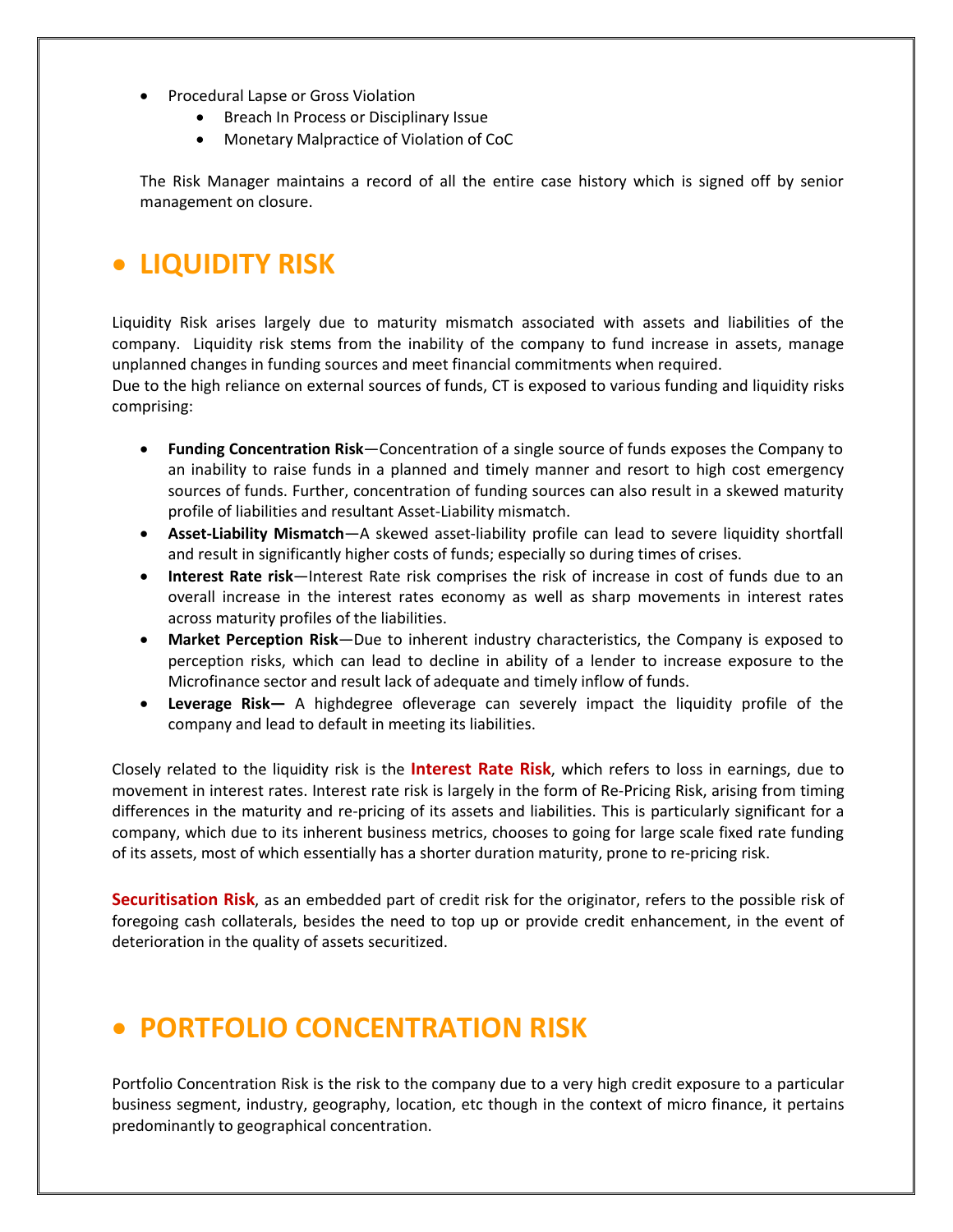#### **MITIGATION**

Capital Trust intends to maintain a diversified exposure in advances across various states to mitigate the risks that could arise due to political or other factors within a particular state. With this in mind, Capital Trust has steadily diversified its presence from 3-4 states to 10 states as of Jan 2018.

### <span id="page-8-0"></span>**COMPLIANCE RISK**

Capital Trust is present in an industry where the Company has to ensure compliance with regulatory and statutory requirements. Non-Compliance can result in stringent actions and penalties from the Regulator and/or Statutory Authorities and which also poses a risk to Capital Trust's reputation. These risks can take the form of:

- Non-Compliance with RBI Regulations
- Non-Compliance with Statutory Regulations
- Non-Compliance with covenants laid down by Lenders

#### **MITIGATION**

The company has implemented a Compliance Management through its Compliance Committee with in built workflows to track, update and monitor compliances.

### <span id="page-8-1"></span>**REPUTATION RISK**

Reputation risk is the risk to earnings and capital arising from adverse perception of the image or the company, on the part of customers, counterparties shareholders, investors and regulators. It refers to the potential adverse effects, which can arise from the company's reputation getting tarnished due to factors such as unethical practices, regulatory actions, customer dissatisfaction and complaints leading to negative publicity.

Presence in a regulated and socially sensitive industry can result in significant impact on Capital Trust's reputation and brand equity as perceived by multiple entities like the RBI, Central/State/Local authorities, banking industry and last but not least, Capital Trust's customers. The risk can emanate from:

- Political activism
- Non-Compliance with Regulations
- Customer Dissatisfaction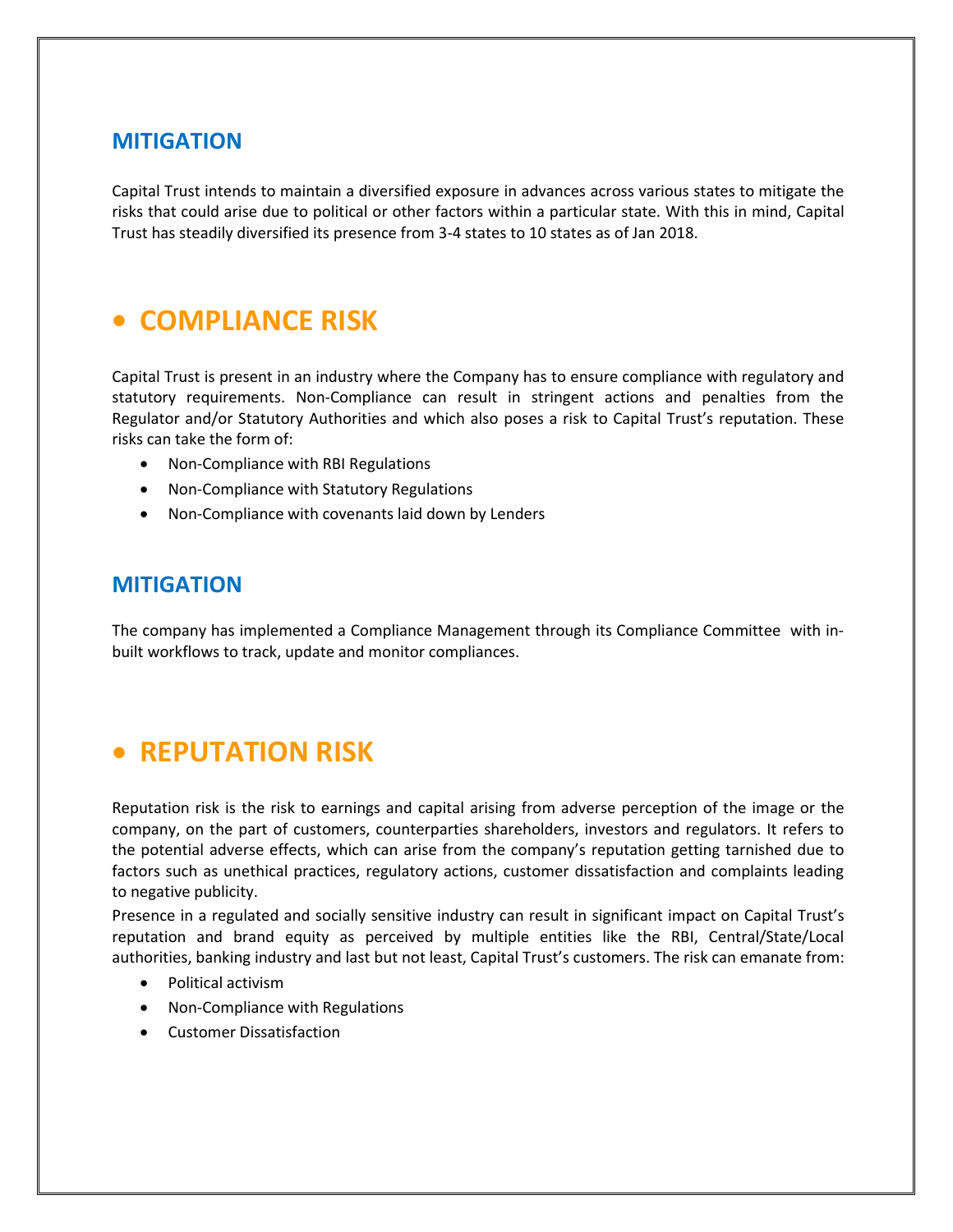#### **MITIGATION**

Considering the vulnerability of our customer segment and the potential for negative political activism to affect the reputation of the company, we have in place

- **Strict Adherence to Fair Practices Code:** All employees are trained and instructed to follow fair practices in all their dealings
- **Grievance Redressal Mechanism:** The company has a defined GRM is place and the same is communicated to all customers with the toll-free number also mentioned in their passbooks.
- **Customer Connect:** The Company has established a call center to pro-actively reach out to customers to ensure service quality and adherence to company policies/processes by the field employees.
- **Delinquency Management**: The Company does not resort to any coercive recovery practices and has an approved delinquency management policy including restructuring of loans where necessary.

Further, the company as a member of SA-DHAN, works closely with other members who have business operations in that area, to pro-actively identify potential issues and engage with stakeholders to ensure there is no adverse impact arising out of isolated incidents.

### <span id="page-9-0"></span>**STRATEGIC RISK**

It is the risk to earnings and capital arising from lack of responsiveness to changes in the business environment and/or adverse business decisions, besides adoption of wrong strategies and choices.

#### **MITIGATION**

This is being addressed and the risk mitigated to agreat extent, by referring matters of strategic importance to the Management, consisting of members with diversified experience in the respective fields, for intense deliberations, so as to derive the benefit of collective wisdom.

## <span id="page-9-1"></span>**CONTAGION RISK**

Contagion risk as an enlarged version of systemic risk, refers to the probability of credit default among a large group of borrowers in a particular geographical Territory or State, arising out of external factors or political overtones, spreading to culturally-aligned neighboring Territory or State, resulting in moral hazard, thereby escalating the risk of possible default. Further in the context of micro finance, it could result mostly from ghost-borrowing and ring-leader scenarios.